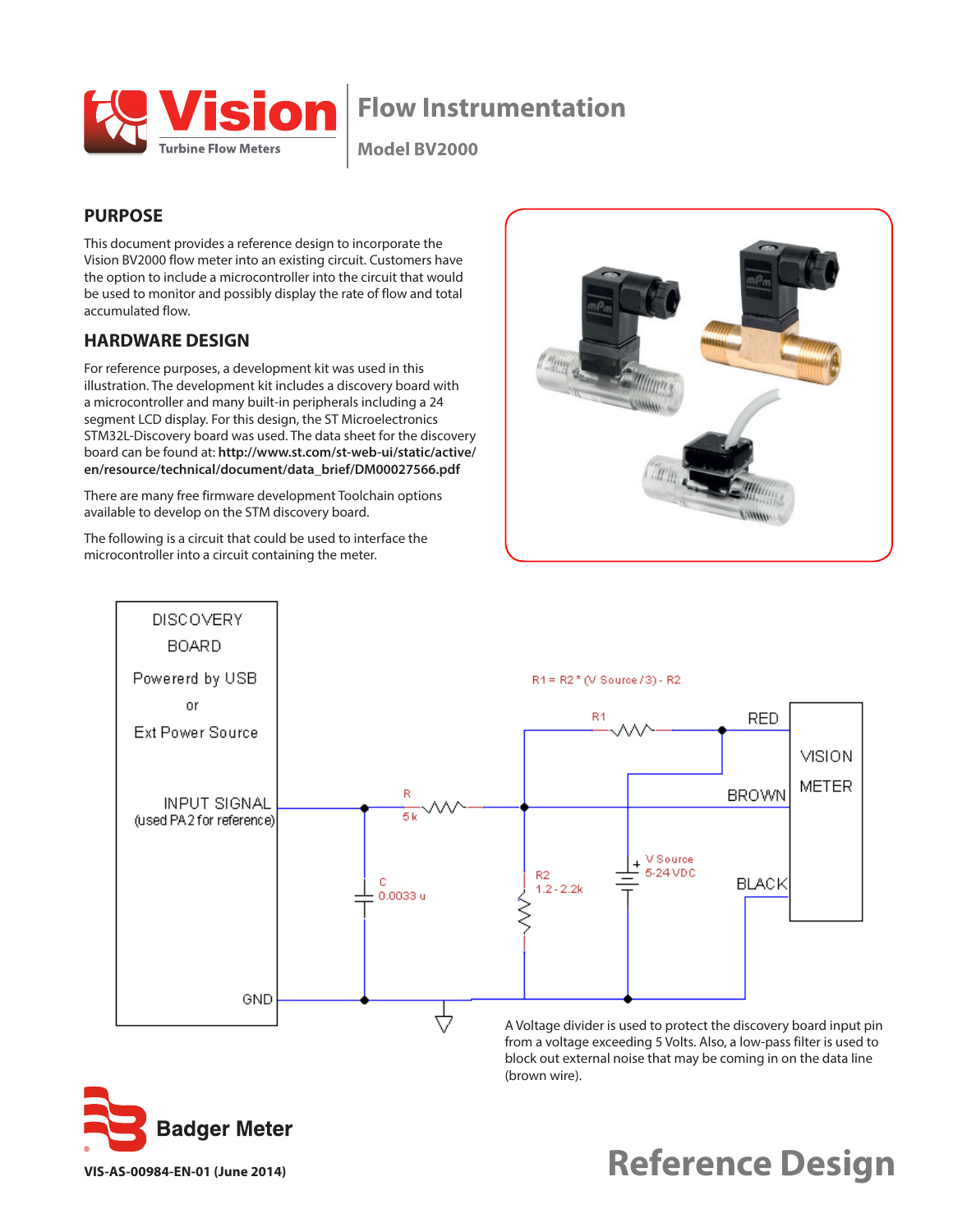## **FIRMWARE DESIGN**

The firmware in this example was developed using the Keil uVision5 compiler. The interface to the discovery board was over USB-A to mini USB-B cable using the ST-Link Debugger driver. The firmware was developed to execute the following functions:

- Display/Scroll Welcome message upon board power up
- Calculate and display the totalizer value
- Calculate and display the current flow
- Use the "USER" push button to advance screens
- Use the "RESET" push button to reset totalizer and flow and re-display the welcome message

A majority of the code was provided by ST-Microelectronics to run their discover project, which is standard to this version of discovery board. The code can be found on ST's website at **http://www.st.com/web/catalog/tools/PF250990**. This code is used to run the initialization and setup of the discovery board (LCD screen, memory, etc…), but can also be modified to set up an external interrupt driven by the rising and/or falling edges of the pulses generated by the Vision flow meter.

Some basic code snippets (in C/C++) to drive the totalizer count and flow calculation can be seen below:

#### **Updating the Totalizer:**

```
void Update_Total(void) {
         if (Flow % PPL == 0)
                    Totalizer++;
}
```
**Flow** is the variable used to track the number of pulses generated by the meter. **PPL** represents how many pulses there are to make one liter (given by data sheet of meter). **Totalizer** is the variable used to store the value of the totalizer.

#### **Updating the Current Flow Rate:**

```
void Update_Rate(void)
{
         if(prev_rate >= Flow)
         {
                   Flow_Rate = 0;
                   return;
         }
         Flow_Rate = Flow - prev_rate;
         prev_rate = Flow;
}
```
**Prev\_rate** is the temporary value of the previous rate of flow. **Flow Rate** is the current flow rate. **Flow** is the variable representing pulses coming from the meter.

The code works in the following manner: if pulses are coming in from the meter, display the flow rate then wait for ~1 second. Store the flow rate as the previous flow rate, then check how many pulses are coming in and store as the Flow\_Rate. Display the difference between the current flow rate (Flow\_Rate) and the flow rate from 1 second earlier (prev\_rate). Repeat until pulses are no longer being collected at the input.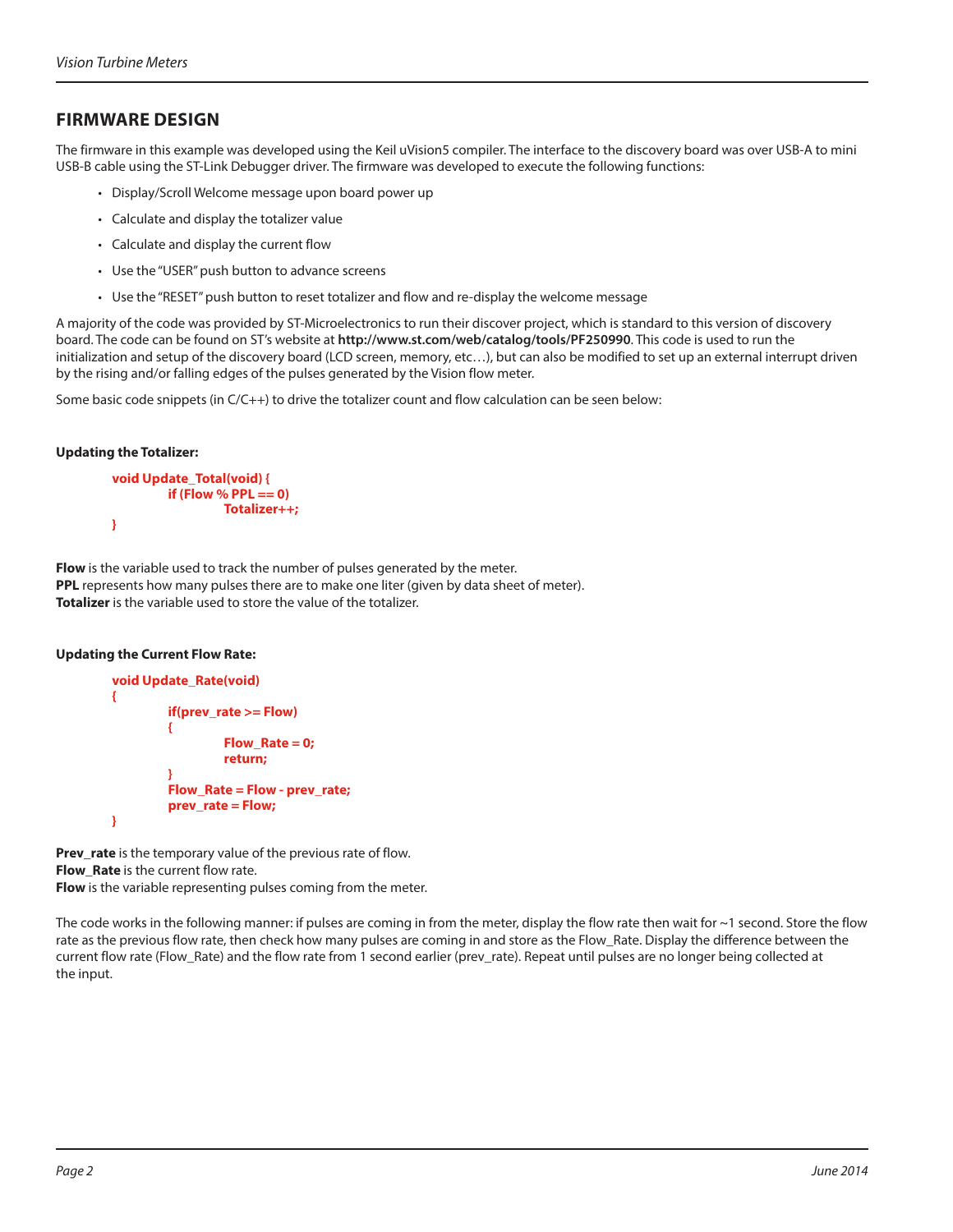### **INTENTIONAL BLANK PAGE**